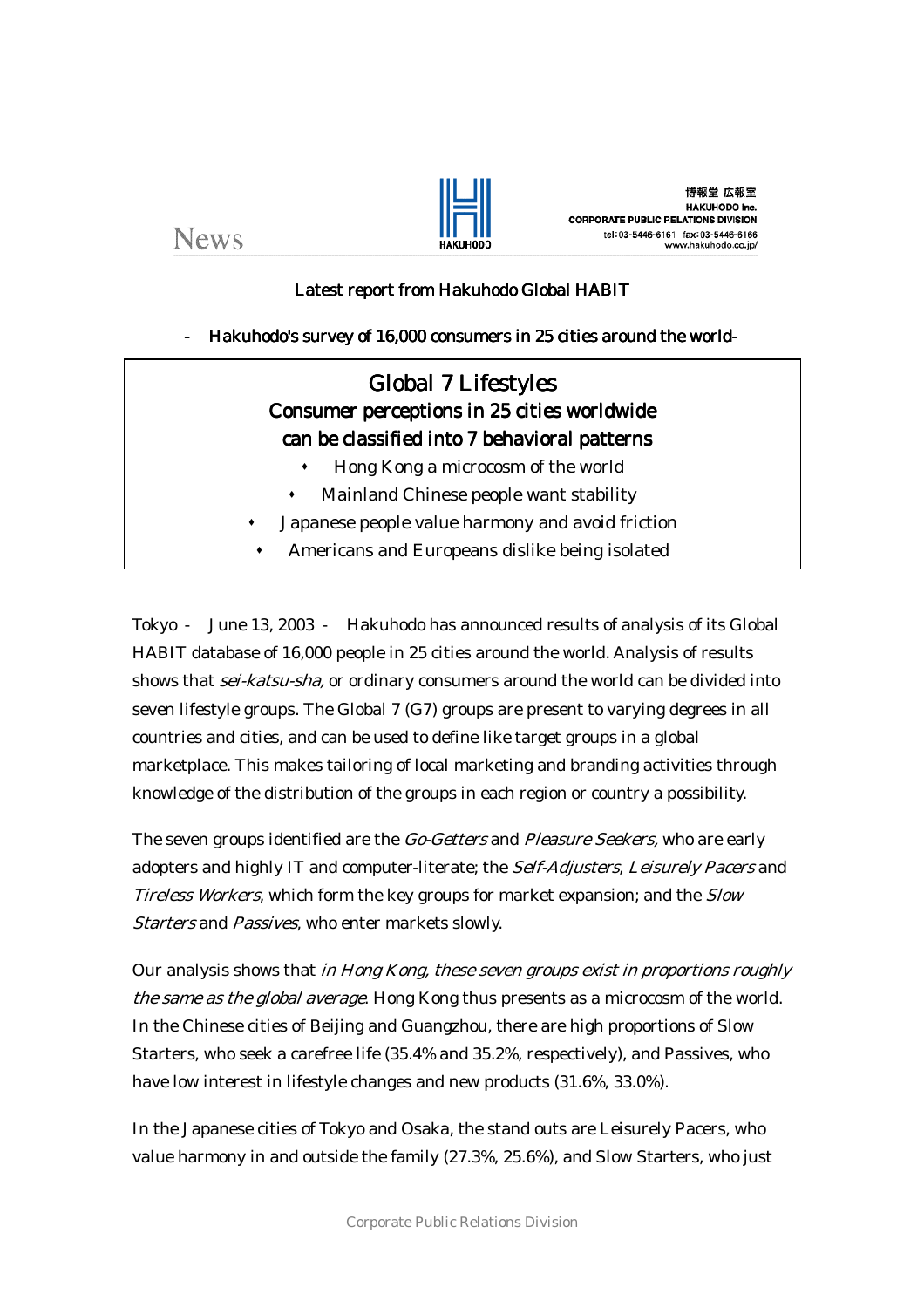want to live a stable, healthy life (27.6%, 27.7%). These cities also have more Pleasure Seekers who want to live for the moment (14.7%, 14.7%) than others in Asia.

Compared with their Asian counterparts, there are proportionately more Pleasure Seekers among *sei-katsu-sha* in the US cities New York, Los Angeles and Chicago (12.3%, 9.3%, and 13.8%), and the European cities London, Paris and Berlin (13.8%, 15.6%, and 21.6%). Likewise, Self-Adjusters, who value relationships with others and dislike being isolated, make up a noticeably greater proportion of people in the same US cities (38.8%, 32.9%, and 42.4%) and European cities (27.0%, 14.7%, and 27.5%).

The Global 7 lifestyles ― Overall average distribution in 25 cities worldwide (%)

#### G1: The Go-Getters (11.9%)

With a wide variety of interests, Go-Getters are proactive in all their activities. They go their own way rather than follow others, and have a strong tendency to lead those around them. (Present in numbers in Mumbai, Seoul and Kuala Lumpur)

#### G2: The Pleasure Seekers (8.8%)

Trend followers, Pleasure Seekers just want to have a good time. They live in the here and now and leave tomorrow until tomorrow. Always on the lookout for stimulation, they are impulsive buyers of new products. (Present in numbers in Berlin, Paris, Tokyo and Osaka)

#### G3: The Self-Adjusters (13.2%)

Self-Adjusters do not like to be on their own, and seek to build friendly interpersonal relationships. While not exactly extroverted, they do have self-confidence and want their relationships with others to be equality-based. (Present in numbers in Chicago, Madrid and New York)

#### G4: The Leisurely Pacers (14.0%)

Leisurely Pacers desire a peaceful life of abundance, with harmonious relationships within and outside the family. Generally satisfied with their lot, they seek comfort. They tend not to be optimistic overachievers, and endeavor to avoid frictions and keep the peace. (Present in numbers in Tokyo, Osaka and Delhi)

#### G5: The Tireless Workers (10.8%)

Earnest and conscientious, Tireless Workers are diligent and hard working. They do not mind sacrificing themselves for others, and are hard on themselves, stoic and value traditions. They have little sense of fun and are constantly driven by their sense of duty. (Present in numbers in Manila, Delhi and Bangkok)

#### G6: The Slow Starters (20.5%)

Happy if they can live a healthy and stable life, Slow Starters have low desire for advancement and material things. Rather than making their own efforts, they tend to rely on others. Not overly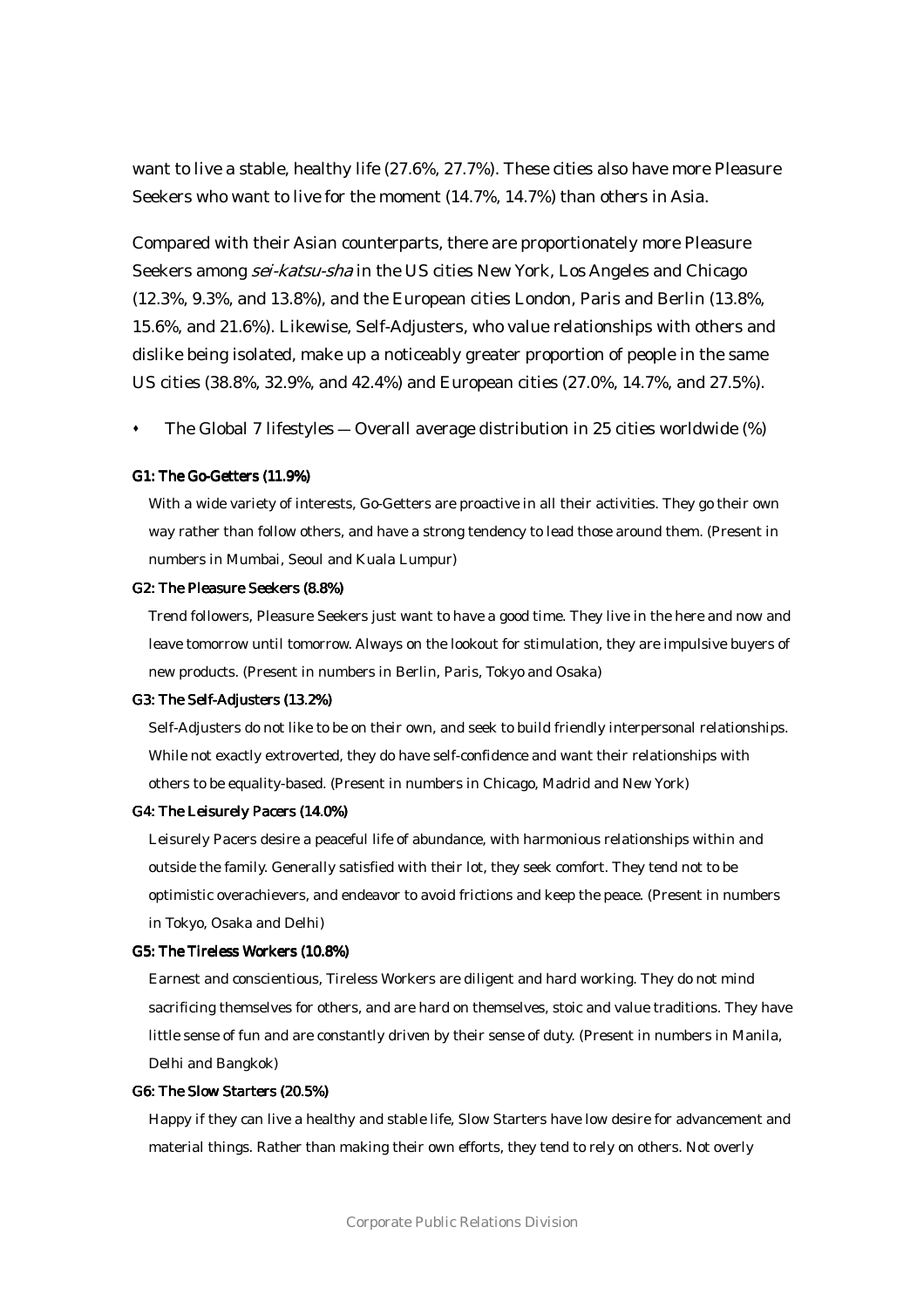interested in trends, they are happy just to cruise through life. (Present in numbers in Beijing, Guangzhou, Taipei, Tokyo and Osaka)

#### G7: Passives (20.8%) (20.8%)

With particularly low interest in self-actualization, Passives also have little interest in changing their lives and in new things. They do not pay much heed to interpersonal relationships and what people think of them. Slightly reclusive, this group is passive by nature. (Present in numbers in Milan, Seoul and Jakarta)

Hakuhodo conducts its Global HABIT survey of consumers each year to build a database of information useful in designing marketing and communication strategies. The comprehensive 2002 Global HABIT survey polled 11,000 people aged 15-54 in 25 cities worldwide, as well as 5,000 people in Tokyo and the Kansai region of Japan about their lifestyle preferences, brand selection and use of products.

### Outline of Hakuhodo's Global HABIT survey

| Cities surveyed: | Shanghai, Beijing, Guangzhou (China); Hong Kong; Taipei (Taiwan);<br>Bangkok (Thailand); Kuala Lumpur (Malaysia); Singapore; Seoul<br>(Korea); Manila (Philippines); Jakarta (Indonesia); Ho Chi Minh City<br>(Vietnam); Delhi, Mumbai (India); New York, Los Angeles, Chicago<br>(USA); London (UK); Paris (France); Berlin (Germany); Milan (Italy); |
|------------------|--------------------------------------------------------------------------------------------------------------------------------------------------------------------------------------------------------------------------------------------------------------------------------------------------------------------------------------------------------|
|                  | Marid (Spain); Sydney (Australia); Tokyo, Osaka (Japan)                                                                                                                                                                                                                                                                                                |
| Respondents:     | 500-800 males and females aged 15-54 in non-Japan cities, and 5,000                                                                                                                                                                                                                                                                                    |
|                  | males and females total in Tokyo and Kansai, Japan                                                                                                                                                                                                                                                                                                     |
| Method:          | In-home interview survey (Asia); in-home interview survey/self                                                                                                                                                                                                                                                                                         |
|                  | administered questionnaire (Europe); postal survey (USA); in-home                                                                                                                                                                                                                                                                                      |
|                  | interview survey/postal survey (Japan)                                                                                                                                                                                                                                                                                                                 |
| Content:         | Brand evaluation, product use, lifestyle perceptions, consumption<br>perceptions, media behavior                                                                                                                                                                                                                                                       |
| Survey period:   | International: annual (May-June); Japan: several times a year                                                                                                                                                                                                                                                                                          |

Please see below for more analysis highlights.

For further information, please contact:

| O. Nishimura or U. Hirasawa<br>Corporate Public Relations Division | Tel: $+81-(0)3-5446-6161$ |
|--------------------------------------------------------------------|---------------------------|
| K. Onodera or S. Murokawa<br>R&D Division                          | Tel: $+81-(0)3-5446-6153$ |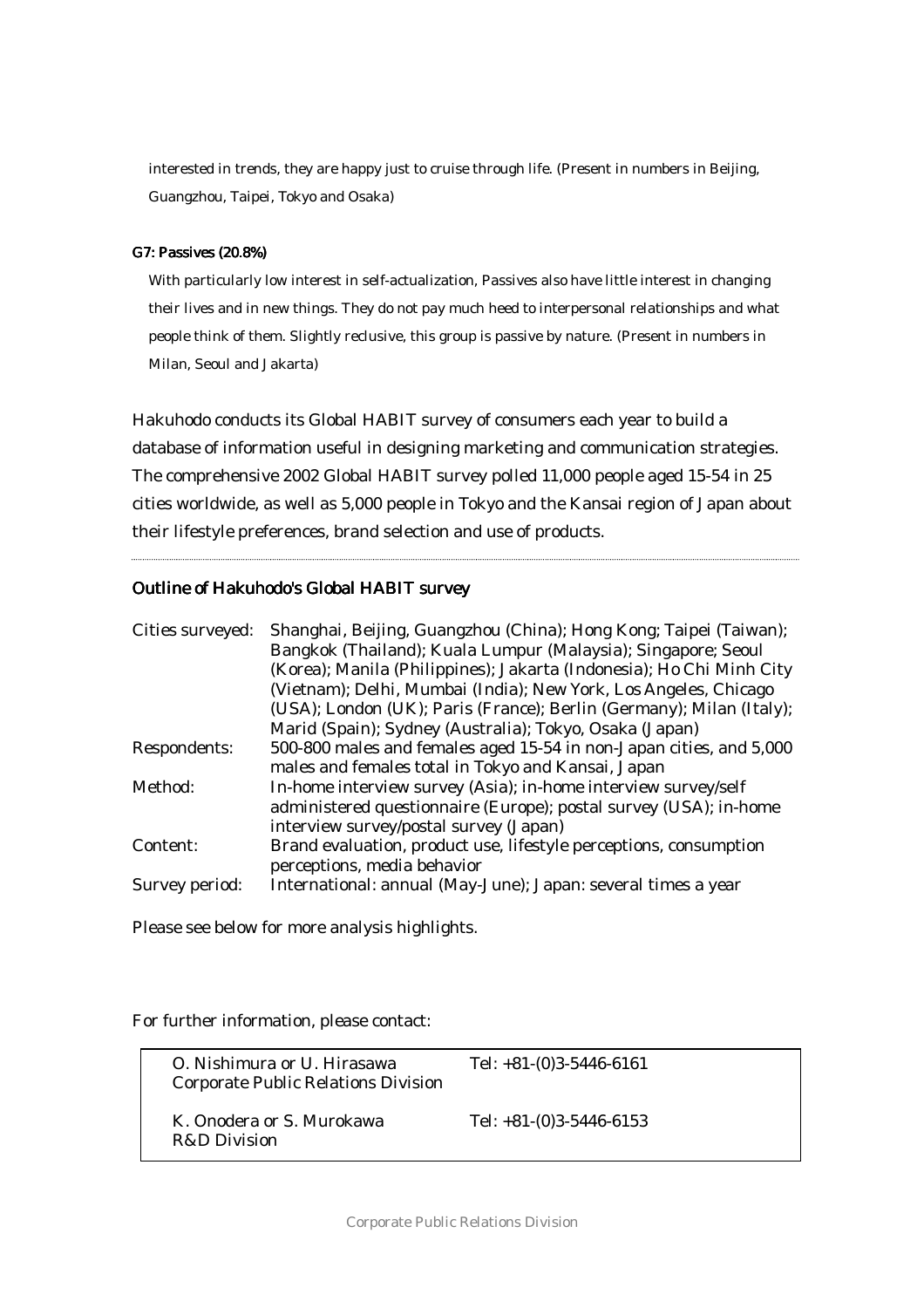## Reference

We mapped the Global 7 (G7) common lifestyles. The vertical axis represents the innovation/stability continuum. The further up this axis, the greater the interest in an enjoyable life and new products, the lower down the axis, the stronger the desire for a stable and quiet life. The horizontal axis represents proactive self-actualization versus passivity. The further right, the stronger the enterprising spirit and desire for self-actualization. The further left, the stronger the tendency to deny one's feelings and remain passive.



# Global 7 (G7): The Seven Common Global Lifestyles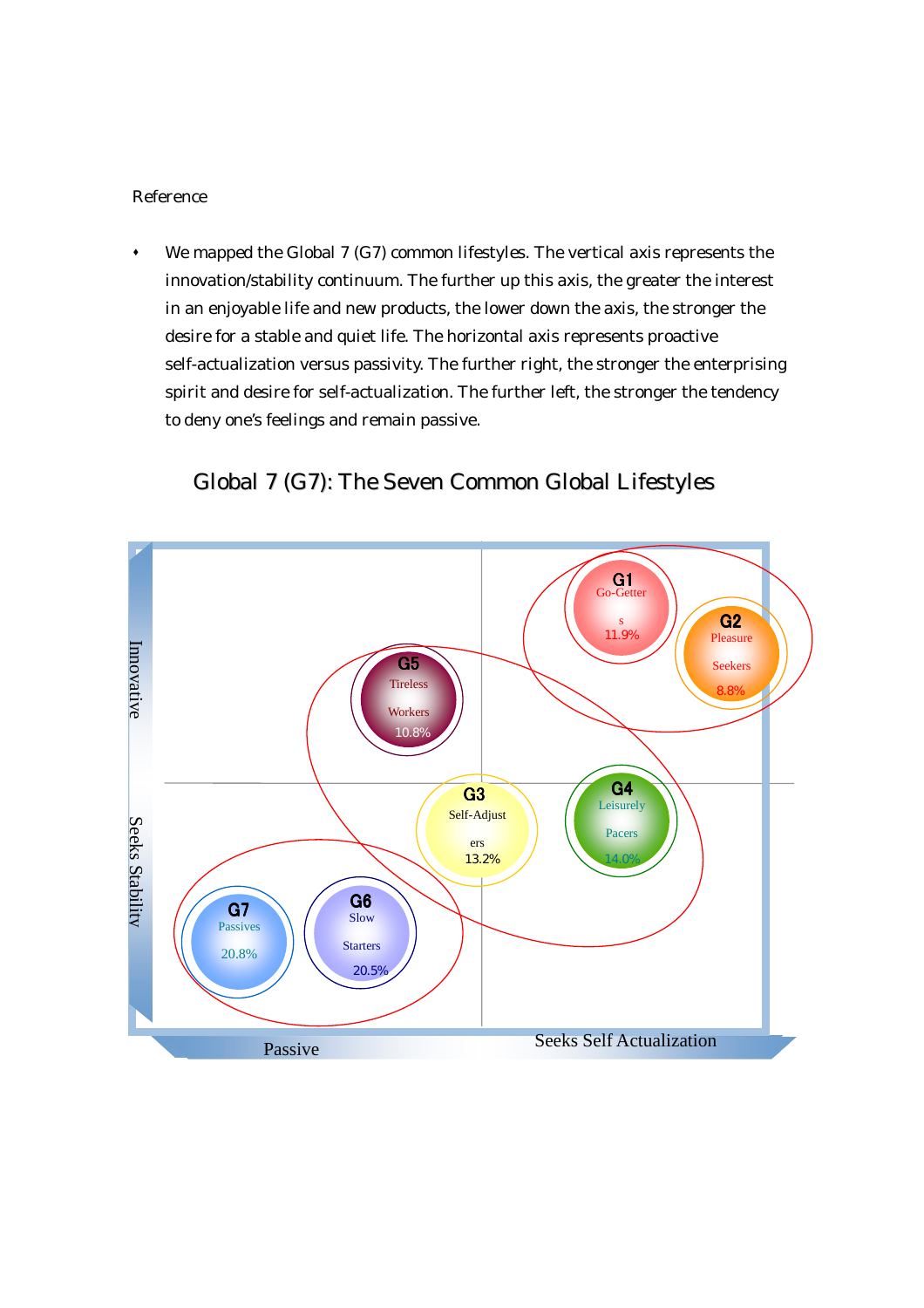

## Global 7 (G7) distribution by city